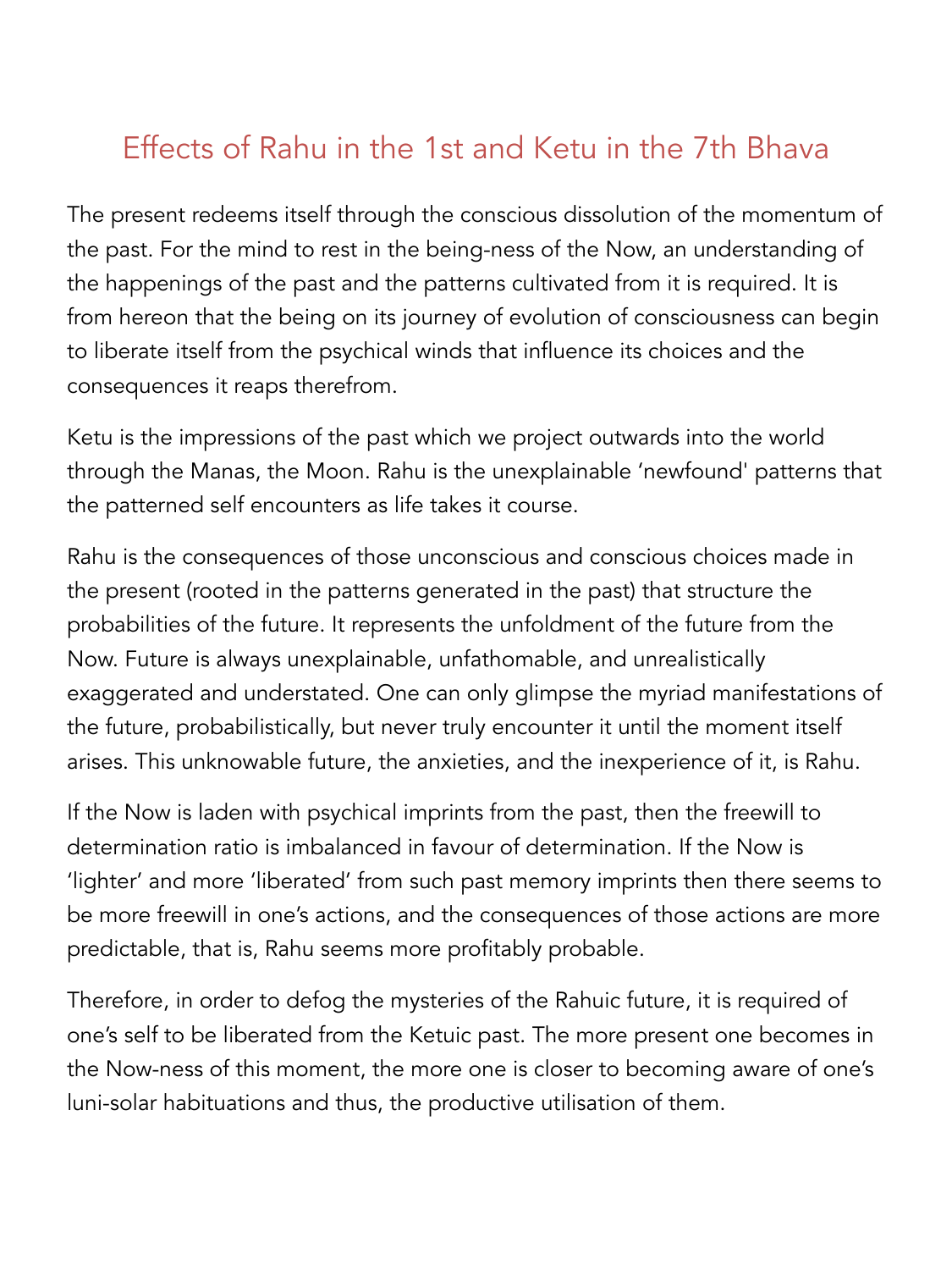Even though these are crucial matters and fundamental to the purpose and intention of Jyotisha, such mysteriously mystical matters of Jyotisha shall be left to the mission of the experienced spiritual practitioners and masters. For the purpose of this essay, we must further engage in the understanding of the Bhavas.

The Sanskrit word 'Bhava' simply means, 'feeling', 'expression', and is often, interchangeably used with the word 'Sthana' to denote the House of a birth chart, 'Sthana' means 'place'.

Bhavas are the earthly anchor of the twelve divisions of the Zodiac sign. The Zodiac is the space or the 'Place' or the 'Expression' within which the Grahas (the planets, the seizers of the consciousness) play themselves out according to the theory of Karma (Sanchit, Prarabdh, and Kriyamaan Karmas). This interplay of the planetary psychodynamics become relevant to the human consciousness through the Bhavas.

The Lagna makes the matters of the heavens relevant to the matters on Earth. It is the anchor from where the story of one's life path begins. The Sanskrit word Lagna means 'touch', and is popularly translated as the 'ascendant'. It is rightly named as Touch by the ancients, as this is the point on the horizon where the Ecliptic intersects the Horizon plane (the true horizon). It is at this point, where the sky (the zodiacal space) touches the Earth (the true horizon). The Touch at the eastern horizon is called the Ascendant or the 1st Bhava, and the Touch at the western horizon is the Descendent or the 7th Bhava. This is where the sojourn in the relatively grosser physical aspects of existence are experienced through this Body, thus, the 1st House is understood as one's physical life-path. It is from this Ascendent point that the various astrological House systems are derived.There are more than 20, and there is a way to solve the issue, as taught by Ernst Wilhelm to overcome this issue (Bhavas and Bhava cusps are to be used simultaneously, for different purposes). But this is far beyond the scope of the essay. It is crucial to mention that the 7th Bhava means the 7th sign as counted from the Ascendant and not the mathematically derived House Cusp. A Bhava is simply a 30 degree space provided by the Earth for the Grahas to play themselves out.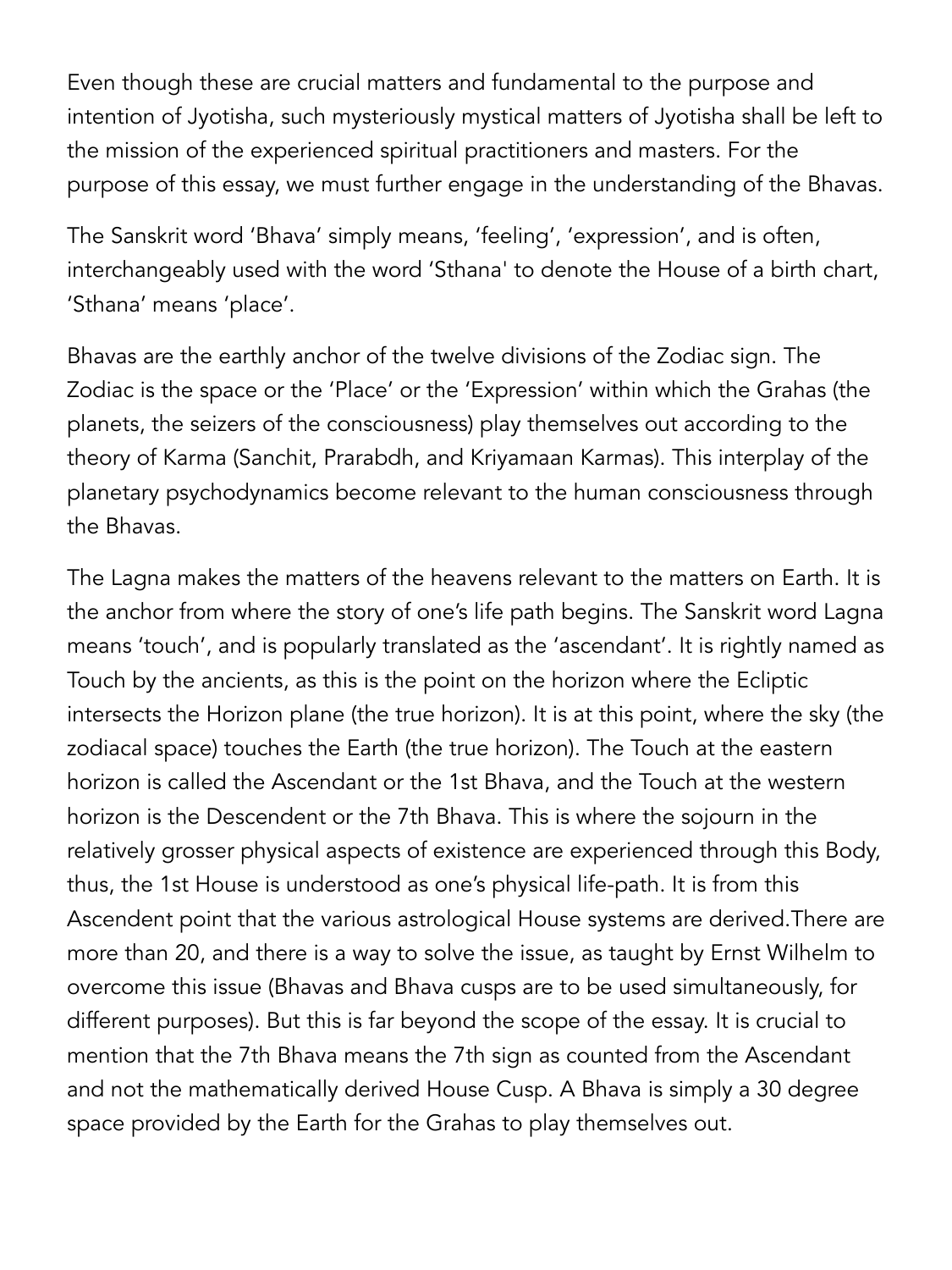Note: In order to avoid, overwhelm and confusion, we will only consider 7th Bhava as Spouse and Ketu as one's Security Paradigm, and the reader can further the analysis using the same line of thought with the various other representations of the 7th Bhava as well as Ketu. Similarly, for the 1st Bhava, we will take into consideration one's 'Physical life-path' and Rahu as one's Inexperience. So, for an individual who does not have spousal karma to enact in the world shown by other influence and confluences, then the symbolic representations are to be intelligently (theoretically) and intuitively (experientially) derived.

Note: The 1/7 axis relates to the matters revolving around oneself and others. Likewise, the 2/8 axis relates to one's own resources and that of other's, similarly, 3/9 axis related to one's own beliefs (developed via trial and error) and that inherited by the parental and teacher influences.

Note: Rahu and Ketu require a breakdown for a complete understanding. One can say that Rahu and Ketu axis represent the path one's consciousness is guided upon through the cumulative and concentrated effect of all the karmas acted out by all the Grahas. (This idea gets reaffirmed when we understand astronomically how Rahu and Ketu are derived. They are the conjunction of Sun's ecliptic (symbolic of the Soul's journey on Earth) with the orbital plane of Moon's path around the Earth (one's individual consciousness and its karmic psychical imprints), this represents the meeting points where all the patterns of the Mind and the purposes of the Soul culminate.

The symbolic and literal representations of the first and the seventh sign of the Zodiac, namely, Aries and Libra are also equally applicable to the 1st and 7th Bhava. But in addition to this, the reader shall freely contemplate other meanings from the Sutras on the Bhavas given in Brihat Parashara Hora Shashtra in conjunction with the keywords mentioned in the image below. The key difference while assessing Ketu and Rahu in the Bhavas than in the Signs is that the Bhavas represent the physical concrete object involved in the native's field of experience, whereas the signs are the qualitative aspects of that concrete physical object (One may even say that the signs are more psychological, and they become anchored in the physiological aspects of reality through the Bhavas.)

"Body and appearance, cognisance and caste as well as strength and weakness, comfort, pain and one's own true state are looked at from the Lagna (intersecting) Bhava." - Brihat Parashara Hora Shashtra

Keywords derived from the BPHS sutras by the author:

Physical Body, Life-path, Career, appearance, behaviour, birth, birthplace, complexion, body type, fame, happiness and sorrows, head, hair, brains, donor, longevity, characteristic nature, innate capacities, genetics, virtue, youth, livelihood, new ventures, aptitude and attitude, regenerative capacity, age, knowledge.

Keywords for the 1st Bhava (as given in The Art and Science of Vedic Astrology Volume II):

The personal self. Physical appearance, complexion, body, face, head. Personality, character, disposition, general tendencies, conduct. Overall well-being, health and happiness. Longevity, vitality, strength and will power. Dignity, self-esteem, self-love, confidence. Status, fame, ability to be recognised, general prosperity. Birth, early childhood, start in life. General disposition in life.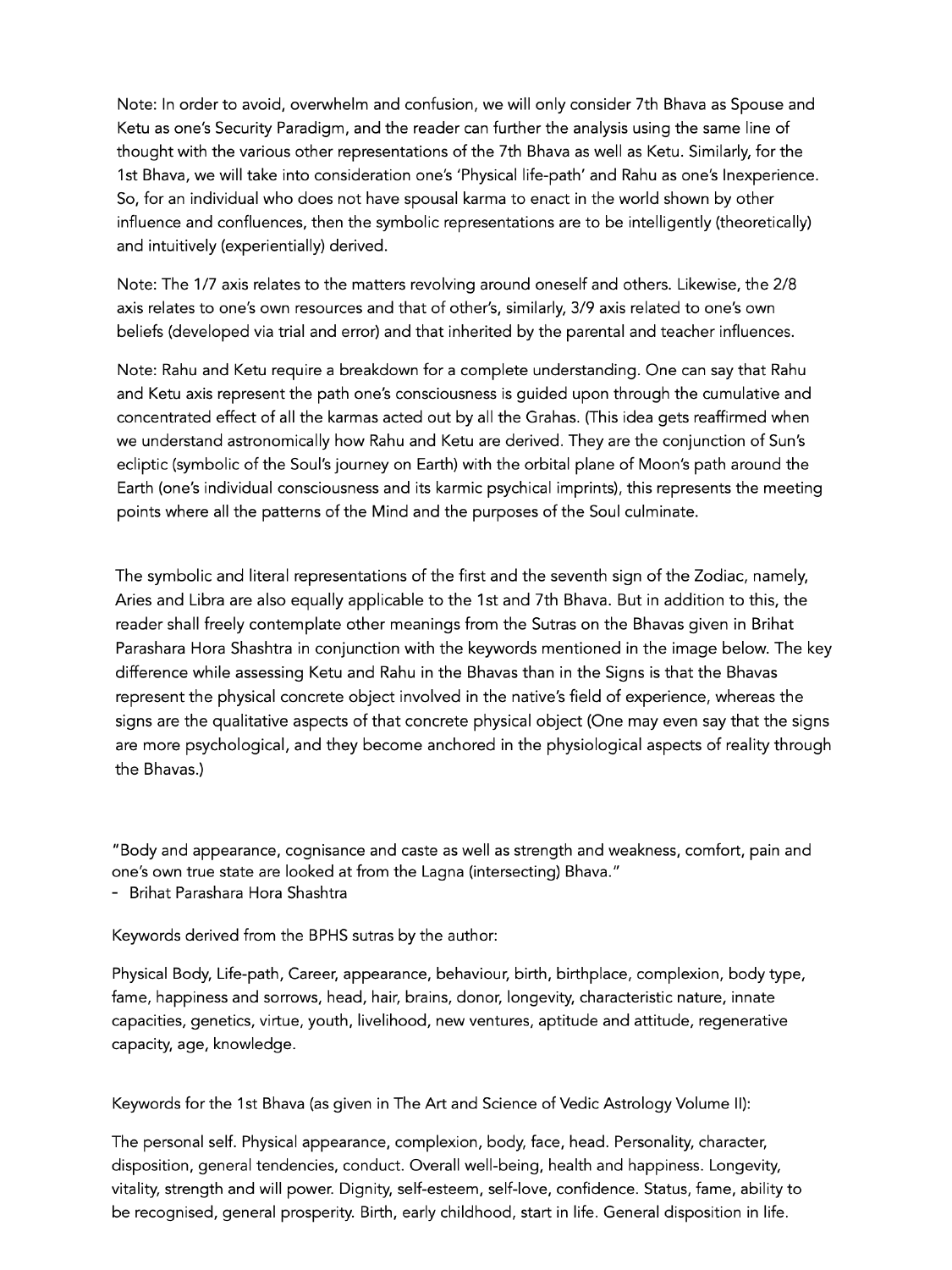We now understand why and how the Bhavas make the matters of the Heavens manifest on Earth, as well as what Rahu and Ketu represent. And now, we can examine the matters which manifest when Rahu is in the 1st Bhava, and Ketu in the 7th Bhava:

Ketu in the 7th Bhava shows that one's security paradigm revolves around 7th house matters such as Spouse, Others, Relationships, and even Death.

This need to find security through the 7th Bhava makes them engage in a wide variety of relationships from various walks of life, cultures, intellectual systems, emotional patterns, and spiritual beliefs.

One may find their identity wrapped around how others perceive them. One's security paradigm revolves around being in association with those that validate their sense of self, their beliefs, or help them get closer to their self-path. But the path of the self cannot arise from others, and the security paradigm is eventually shattered. This breakdown which one eventually encounters is due to the fundamental nature of the processes of Life; life cannot be planned for, and one simply must live through life and cultivate the wisdom which arises from the many mistakes that one makes. In this regard, there are no answers. As much as an Astrologer seeks to provide an answer, ultimately the answer arises from within oneself, the psychological support provided by the astrologer is of great help (the prediction validates the experience. the psychological conversation bring clarity) but the inner-work that is done is always one's own, personal, unique. Ketu in the 7th develops the 7th house until it eventually totally fails, and then the very concrete Bhava ground, the concrete field of experience dissipates, at this point, the individual understands the need to focus on Rahu in the 1st Bhava.

This can play out in numerous ways, and usually, physical circumstances and not psychological inspirations lead one into the development of Rahu and Ketu in the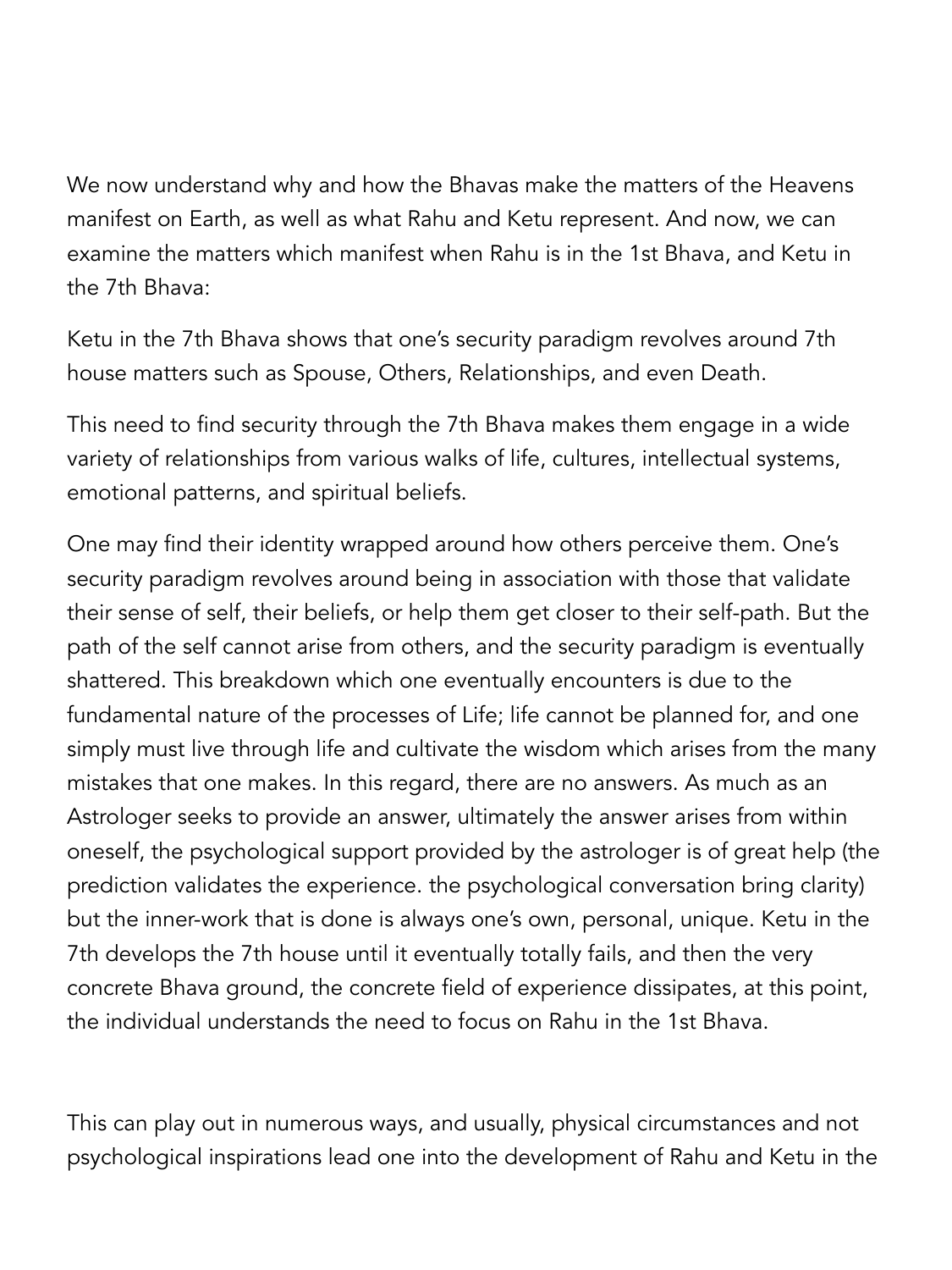Bhavas. For the psychological inclination of the situation the Rashis and the Grahas must be involved.

One hypothetical situation could be, a person who believes that as long as they have a secure 9-5 job, they will be safe in life and everything will work itself out. This could be depicted by Ketu in a Saturn's Rashi (Capricorn or Aquarius), or other confluences. But the 7th Bhava will fail due to Ketu innate nature. The spouse may have to move away due to certain obligations, and the native will be forced to make a critical choice (7th Bhava is also the choices that we make). At this point, if the native chooses to leave with the spouse and give up the stability of the current job, the public image and associations associated with it (7th Bhava matter) they will be circumstantially forced to enter the 1st house matters of lifepath of the self. In case, the native chooses to stay back and let the 7th house marriage fall apart, they will still be circumstantially forced to develop the 1st Bhavas, as the security of the 7th Bhava Spouse failed and faltered.

Excursive: Rahu and Ketu, the shadow grahas will somehow always manage to fulfil the 'prophecy'. One way or the other the native in our example must move away from the Ketuic 7th Bhava and move towards the 1st Bhava of the self. How this plays put exactly requires the consideration of the Bhava Yogas involved, Planetary aspects causing various Lajjitaadi Avasthas, the health of the Bhava itself, the dignities of the various planets, the critical Varga of the 7th Bhava (D-9), the Bhava Karaka of the 7th Bhava, etc. The confluential considerations in astrology are always everincreasing as one progresses in their theoretical studies and experimental practice. But on a more simplistic level, for the purpose of this essay, the basic interpretations of a simple placement can give profound clarity into the overall evolutionary path of the individual consciousness in question.

\Either way, after the failure of the 7th Bhava, the individual is allowed to experience the unknown lands of Rahu. The inevitable circumstances and lessons that one must learn from them in their path to self-knowledge.

Rahu in the 1st Bhava seeks to find one's true individuality; what one is when they are not under socio-cultural influences. This need can be fulfilled through the development of all the 1st house matters such as physical body, health, career, etc.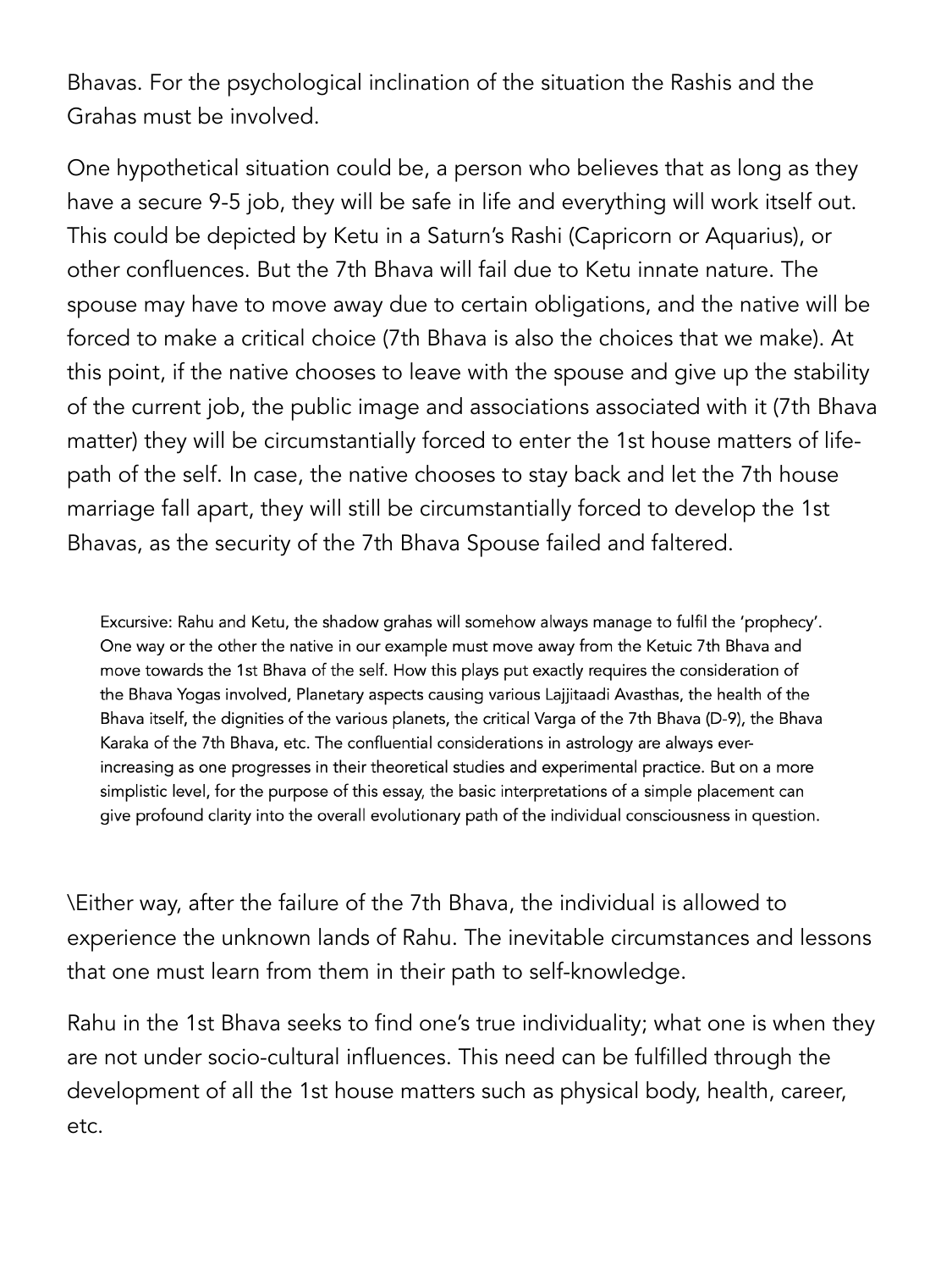The 1st Bhava Rahu requires a refusal of dependence upon others for finding a secure sense of self. The native will consistently try to engage with others, compulsively, as the other way is not only dangerous and terrifying but they also simply do not know how to enter the Rahu territory.

In our example, either the native will immediately seek a similar post and job in the new country, or in case they choose to stay back, they will seek a new partner. The security paradigm must not be taken lightly. The individual will do everything in their power to protect it, as that is the foundation of their existence.

At this point, the native needs to anchor oneself either in something transcendental, a cause greater than oneself, a guru, etc. Something that can bring the native to overcome the need to descend into the 7th Bhava of Others, and ascend into the Self.

Furthering our example: In the first case, where the native chose to leave to a foreign land with the spouse and thus abandon the security of the stable job and all of its perks.

The Rahu in 1st will require the native to re-evaluate their capacities, re-structure everything in their career and all of the projections of the future that were rooted in the psychical imprints of the past. As previously mentioned, they will automatically take the known way, as that is the only seeming possibility. But if the time is ripe, they will not be able to re-create the conditions where they feel secure. The 7th Bhava Spouse is with them, but what about all the other partnerships and the various other 7th house representations that have been abandoned. They will experience the Rahu fears and the courage and faith required to overcome them, and develop their 1st Bhava. Activities such as physical exercise, initiating a new project that they have never completely understood but have always wanted to undertake, new career opportunities, etc, need to be explored.

Rahu requires one to be courageous, and Ketu requires one to be compassionate. The psychical imprints that the native will carry forward will require a compassionate understanding and a letting go. Letting go, resolution, dissolution, liberation, etc, are strong themes associated with Ketu.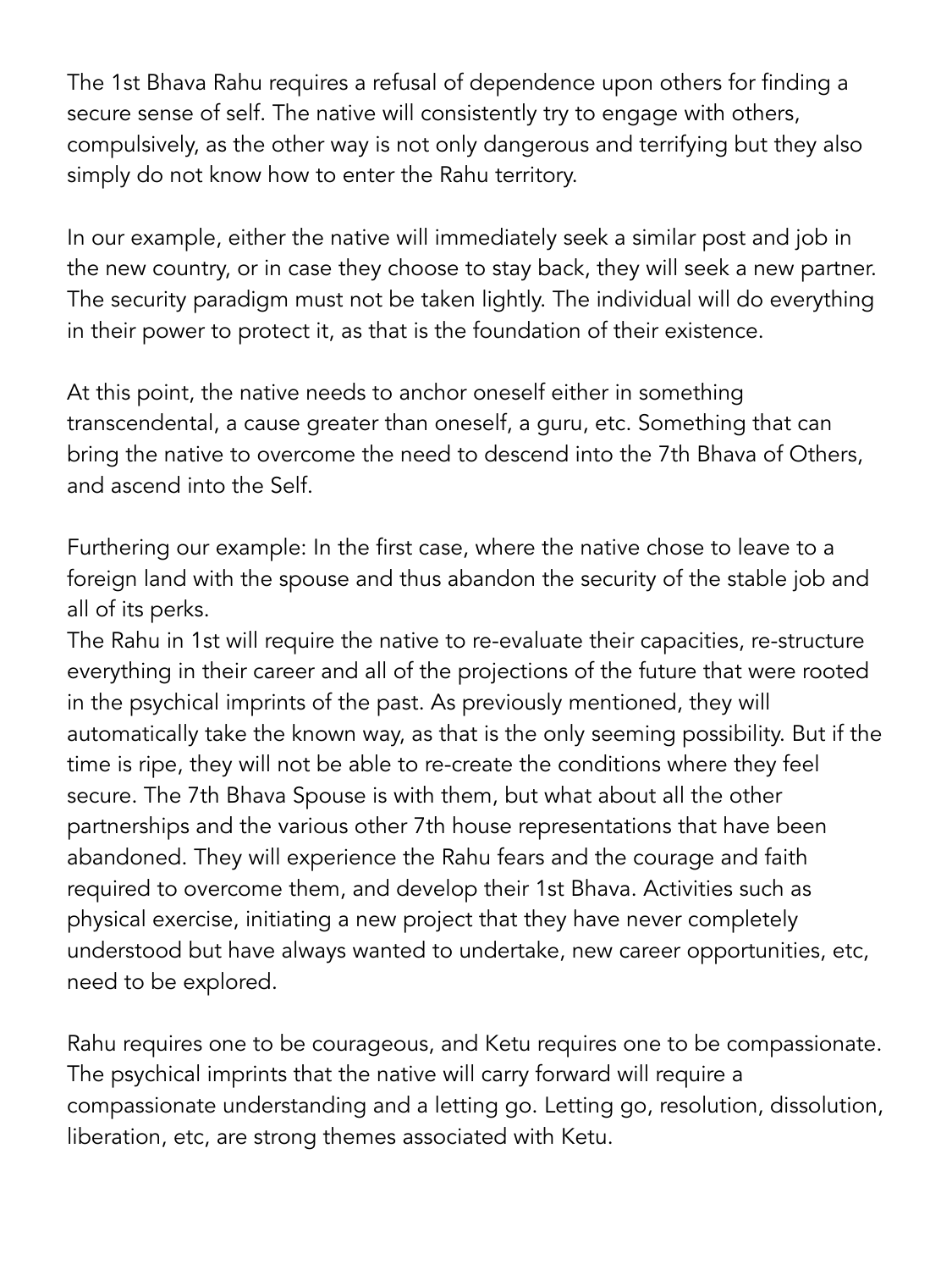The compassion is needed to overcome the self-doubt which arises when the security paradigm fails, and courage is needed to explore the new physical (Bhava) territories.

In our case, as we have considered Ketu to be in Saturn's sign, the native's Rahu will be in Sun's or Moon's sign, namely, Leo or Cancer. Leo will require them to find a new self-confidence in the matters of the 1st Bhava. Cancer will require them to find emotional well-being through the matters of the 1st Bhava.

In case, the native chooses to stay back, and leave the spouse. The 7th Bhava spouse has dissipated, and now the native automatically becomes more focused on the Rahu in the 1st Bhava, that is, career, body, etc. The psychological patterns arising due to the identity of the native wrapped up in the spouse will cause great pain.

In both the situations, the native believed that as long as the 7th Bhava worked in their favour, they would be safe, but now due to circumstance and choice, there is an instability in the physical structure of the 7th Bhava experience of the native.

Note: The reader must be reminded to avoid confusion, that the Bhavas are the concrete manifestation of the psychological representations depicted by the Rashis, and the Grahas are the actually people and psychodynamics and its relationship to the world. Grahas are the selfconscious entities, Rashis are the unconscious space where the Grahas interact and play out the psychodynamics, and those psychodynamic and its myriad physical manifestations are anchored through the Bhavas.

The spouse has left, the job remains. The native will now have to explore the self, one's psycho-physical needs and go deeper into the matters of the 1st. Why is it that my spouse chose work over me? Why did I choose my work over my spouse? Rahu and Ketu require self-inquiry, the shadows seeks to be illuminated.

The complexity of the psychological aspects of a human beings is heightened by the philosophical ideas of right and wrong, good and evil that we encounter every time we have to make a choice, and the spiritual astrological truths underlying all of the karmic shenanigans is so profound and beyond intellectual comprehension,